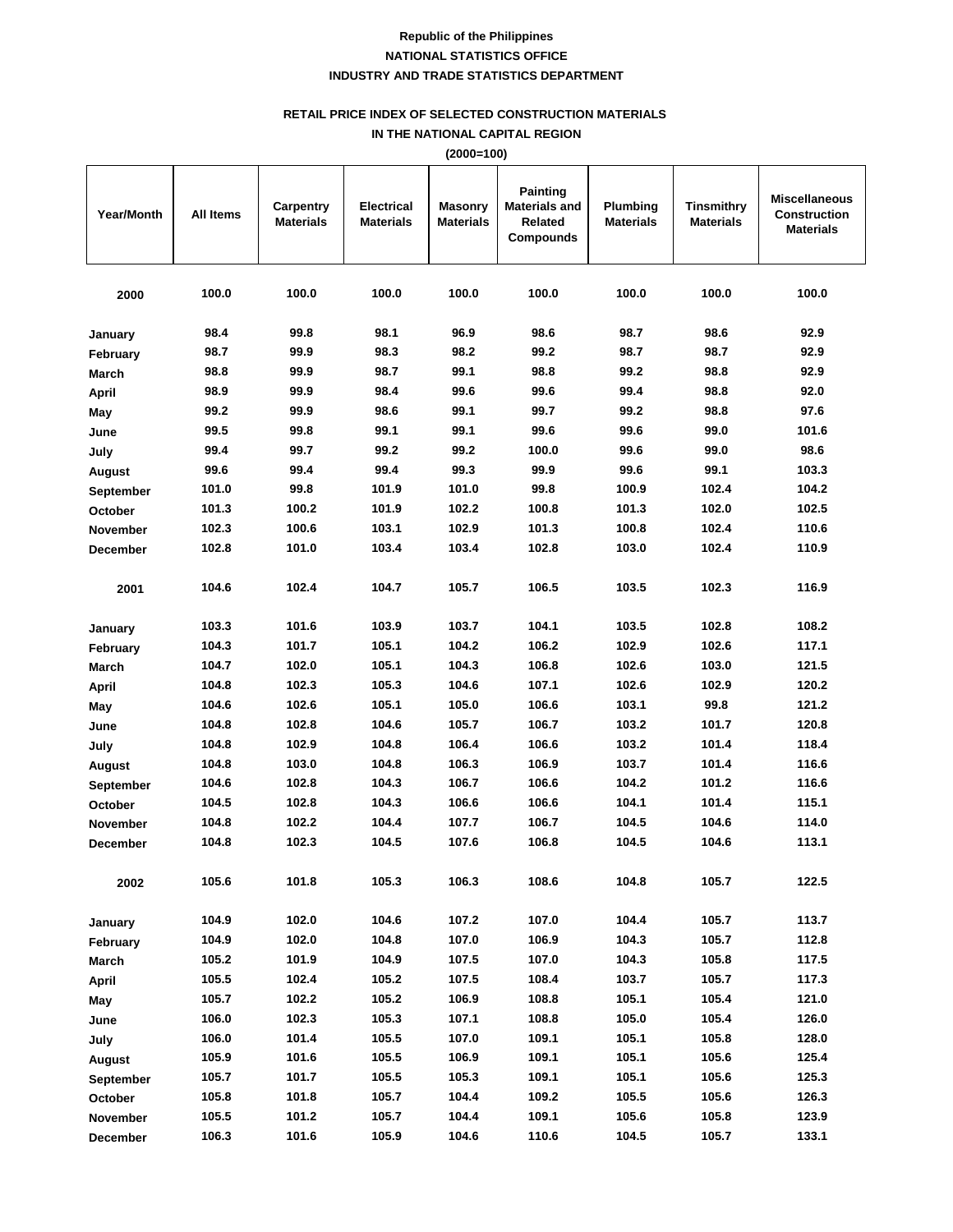## **RETAIL PRICE INDEX OF SELECTED CONSTRUCTION MATERIALS**

**IN THE NATIONAL CAPITAL REGION**

|                 | $(2000=100)$ |                               |                                       |                                    |                                                                 |                              |                                       |                                                                 |  |  |  |
|-----------------|--------------|-------------------------------|---------------------------------------|------------------------------------|-----------------------------------------------------------------|------------------------------|---------------------------------------|-----------------------------------------------------------------|--|--|--|
| Year/Month      | All Items    | Carpentry<br><b>Materials</b> | <b>Electrical</b><br><b>Materials</b> | <b>Masonry</b><br><b>Materials</b> | Painting<br><b>Materials and</b><br>Related<br><b>Compounds</b> | Plumbing<br><b>Materials</b> | <b>Tinsmithry</b><br><b>Materials</b> | <b>Miscellaneous</b><br><b>Construction</b><br><b>Materials</b> |  |  |  |
| 2003            | 109.1        | 102.0                         | 107.7                                 | 105.7                              | 113.2                                                           | 107.3                        | 109.6                                 | 158.4                                                           |  |  |  |
| January         | 106.7        | 101.1                         | 106.4                                 | 104.9                              | 111.7                                                           | 105.3                        | 105.4                                 | 138.0                                                           |  |  |  |
| February        | 108.2        | 101.6                         | 106.7                                 | 104.0                              | 111.3                                                           | 106.4                        | 108.2                                 | 159.7                                                           |  |  |  |
| <b>March</b>    | 108.8        | 101.8                         | 107.3                                 | 104.8                              | 111.7                                                           | 106.6                        | 108.1                                 | 166.1                                                           |  |  |  |
| <b>April</b>    | 109.2        | 102.3                         | 107.1                                 | 105.4                              | 112.3                                                           | 107.3                        | 109.4                                 | 164.8                                                           |  |  |  |
| May             | 109.4        | 102.6                         | 107.2                                 | 105.3                              | 112.7                                                           | 107.6                        | 109.7                                 | 164.5                                                           |  |  |  |
| June            | 109.4        | 102.3                         | 107.2                                 | 105.6                              | 112.9                                                           | 107.8                        | 111.1                                 | 162.1                                                           |  |  |  |
| July            | 109.5        | 102.3                         | 107.7                                 | 105.8                              | 113.8                                                           | 107.4                        | 111.0                                 | 158.5                                                           |  |  |  |
| August          | 109.2        | 101.7                         | 107.9                                 | 105.7                              | 113.8                                                           | 107.7                        | 111.2                                 | 154.2                                                           |  |  |  |
| September       | 109.2        | 101.8                         | 108.1                                 | 106.1                              | 113.7                                                           | 107.7                        | 110.3                                 | 155.4                                                           |  |  |  |
| October         | 109.5        | 102.2                         | 108.5                                 | 106.3                              | 114.1                                                           | 107.9                        | 110.3                                 | 155.5                                                           |  |  |  |
| <b>November</b> | 109.8        | 102.0                         | 108.8                                 | 106.9                              | 115.4                                                           | 107.9                        | 110.5                                 | 155.9                                                           |  |  |  |
| <b>December</b> | 110.6        | 102.8                         | 109.2                                 | 107.6                              | 114.8                                                           | 108.5                        | 110.1                                 | 166.0                                                           |  |  |  |
| 2004            | 116.4        | 107.7                         | 114.8                                 | 112.6                              | 118.6                                                           | 114.6                        | 111.3                                 | 195.2                                                           |  |  |  |
| January         | 111.7        | 104.0                         | 109.4                                 | 108.1                              | 116.3                                                           | 110.2                        | 109.4                                 | 174.9                                                           |  |  |  |
| February        | 112.9        | 104.9                         | 110.4                                 | 108.9                              | 116.3                                                           | 111.3                        | 109.5                                 | 186.3                                                           |  |  |  |
| <b>March</b>    | 113.7        | 105.4                         | 110.2                                 | 109.1                              | 116.1                                                           | 111.1                        | 110.2                                 | 199.4                                                           |  |  |  |
| April           | 114.3        | 105.6                         | 111.5                                 | 109.2                              | 116.1                                                           | 111.7                        | 110.5                                 | 202.2                                                           |  |  |  |
| May             | 114.5        | 106.0                         | 112.7                                 | 110.0                              | 116.3                                                           | 112.3                        | 110.9                                 | 192.4                                                           |  |  |  |
| June            | 114.7        | 106.8                         | 113.4                                 | 111.4                              | 117.5                                                           | 112.3                        | 111.2                                 | 182.7                                                           |  |  |  |
| July            | 115.4        | 107.3                         | 113.1                                 | 113.1                              | 118.4                                                           | 112.2                        | 111.0                                 | 191.0                                                           |  |  |  |
| August          | 116.9        | 107.7                         | 115.0                                 | 114.4                              | 118.6                                                           | 115.0                        | 111.5                                 | 201.6                                                           |  |  |  |
| September       | 118.3        | 109.4                         | 118.2                                 | 114.7                              | 119.7                                                           | 117.0                        | 111.0                                 | 198.0                                                           |  |  |  |
| <b>October</b>  | 119.7        | 111.1                         | 119.0                                 | 116.6                              | 120.8                                                           | 118.2                        | 111.9                                 | 200.6                                                           |  |  |  |

| September       | 118.3 | 109.4 | 118.2 | 114.7 | 119.7 | 117.0 | 111.0 | 198.0 |
|-----------------|-------|-------|-------|-------|-------|-------|-------|-------|
| <b>October</b>  | 119.7 | 111.1 | 119.0 | 116.6 | 120.8 | 118.2 | 111.9 | 200.6 |
| <b>November</b> | 121.3 | 111.7 | 122.1 | 117.5 | 122.5 | 121.2 | 111.4 | 204.6 |
| December        | 122.9 | 112.2 | 123.0 | 117.6 | 125.1 | 122.3 | 117.1 | 208.3 |
| 2005            | 127.8 | 118.5 | 126.6 | 121.8 | 129.3 | 127.0 | 121.0 | 218.8 |
| January         | 124.9 | 115.0 | 124.0 | 118.8 | 126.1 | 124.5 | 119.3 | 213.8 |
| February        | 126.4 | 116.8 | 125.4 | 119.4 | 129.1 | 126.3 | 119.9 | 213.4 |
| <b>March</b>    | 126.5 | 117.1 | 126.0 | 119.9 | 128.2 | 125.7 | 119.2 | 214.2 |
| April           | 126.8 | 118.1 | 125.4 | 121.0 | 128.3 | 125.9 | 119.8 | 214.3 |
| May             | 127.3 | 118.1 | 125.6 | 121.5 | 128.1 | 127.1 | 121.4 | 219.1 |
| June            | 127.7 | 118.0 | 126.6 | 121.7 | 128.6 | 126.8 | 121.4 | 221.1 |
| July            | 128.5 | 119.6 | 126.4 | 121.9 | 129.4 | 127.2 | 121.4 | 225.2 |
| August          | 128.3 | 119.0 | 126.6 | 122.3 | 129.6 | 127.7 | 121.5 | 221.1 |
| September       | 128.7 | 119.1 | 127.5 | 123.0 | 130.4 | 128.0 | 121.6 | 219.2 |
| <b>October</b>  | 129.0 | 119.1 | 127.8 | 123.7 | 130.8 | 127.8 | 122.2 | 221.3 |
| November        | 129.8 | 120.6 | 128.7 | 123.9 | 131.6 | 128.5 | 121.6 | 221.2 |
| <b>December</b> | 130.2 | 120.9 | 129.3 | 124.8 | 131.9 | 128.5 | 122.2 | 221.5 |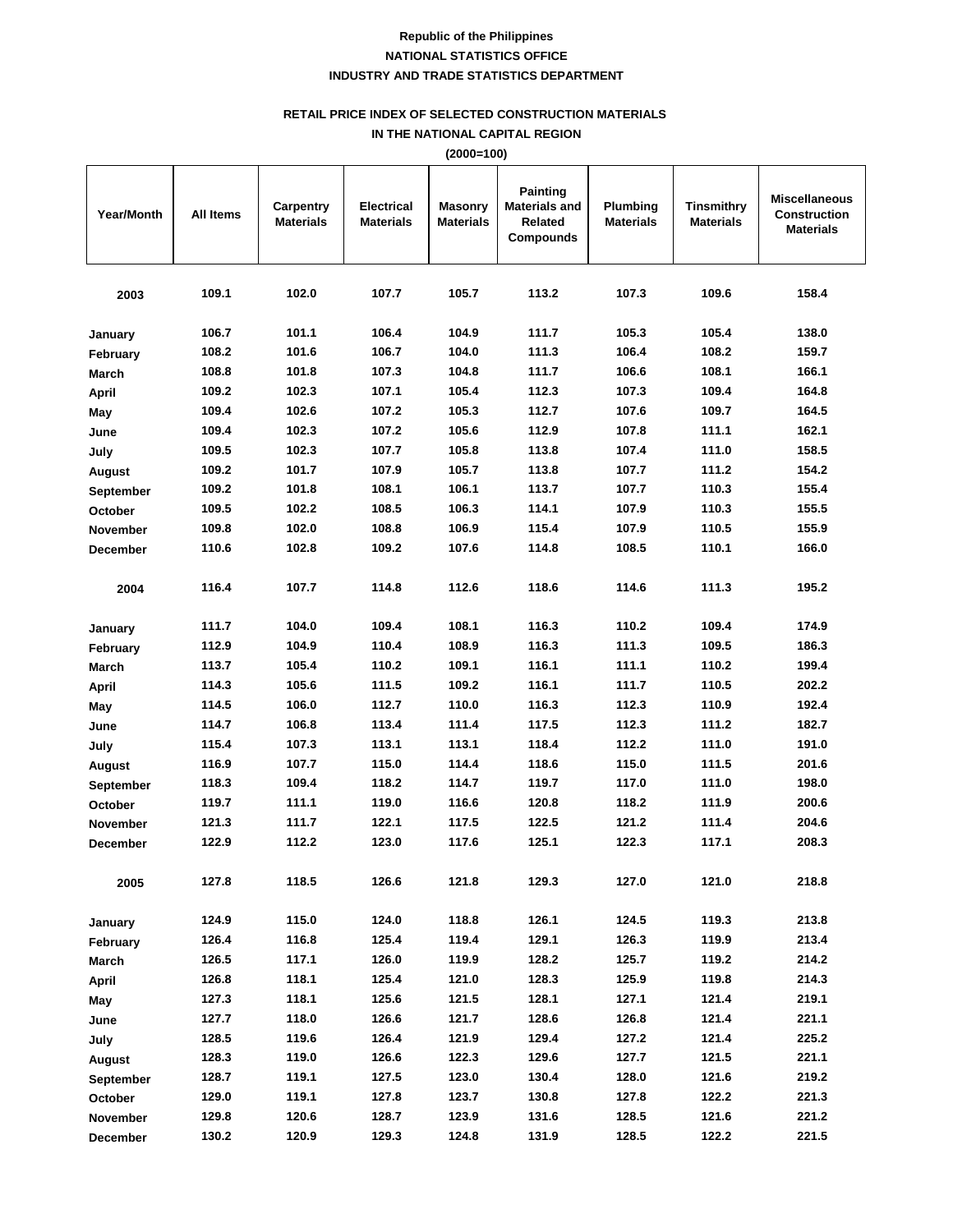## **RETAIL PRICE INDEX OF SELECTED CONSTRUCTION MATERIALS**

**IN THE NATIONAL CAPITAL REGION**

|                   | (2000=100) |                               |                                |                                    |                                                                        |                              |                                |                                                                 |  |  |
|-------------------|------------|-------------------------------|--------------------------------|------------------------------------|------------------------------------------------------------------------|------------------------------|--------------------------------|-----------------------------------------------------------------|--|--|
| <b>Year/Month</b> | All Items  | Carpentry<br><b>Materials</b> | Electrical<br><b>Materials</b> | <b>Masonry</b><br><b>Materials</b> | <b>Painting</b><br><b>Materials and</b><br>Related<br><b>Compounds</b> | Plumbing<br><b>Materials</b> | Tinsmithry<br><b>Materials</b> | <b>Miscellaneous</b><br><b>Construction</b><br><b>Materials</b> |  |  |
| 2006              | 135.3      | 121.8                         | 141.1                          | 128.0                              | 138.2                                                                  | 133.2                        | 122.3                          | 227.9                                                           |  |  |
| January           | 130.9      | 120.3                         | 131.6                          | 125.7                              | 132.6                                                                  | 129.8                        | 122.5                          | 219.8                                                           |  |  |
| February          | 131.5      | 120.4                         | 132.4                          | 126.3                              | 133.0                                                                  | 131.0                        | 122.7                          | 224.2                                                           |  |  |
| March             | 132.0      | 120.9                         | 133.4                          | 127.1                              | 133.7                                                                  | 132.1                        | 122.3                          | 221.9                                                           |  |  |
| April             | 132.6      | 121.2                         | 134.4                          | 127.4                              | 133.9                                                                  | 131.7                        | 122.9                          | 224.6                                                           |  |  |
| May               | 134.0      | 121.7                         | 138.5                          | 127.6                              | 134.5                                                                  | 132.0                        | 122.9                          | 226.1                                                           |  |  |
| June              | 134.8      | 121.8                         | 140.7                          | 127.6                              | 134.7                                                                  | 132.6                        | 122.9                          | 227.4                                                           |  |  |
| July              | 135.7      | 122.6                         | 142.2                          | 128.1                              | 135.6                                                                  | 133.4                        | 123.6                          | 228.3                                                           |  |  |
| August            | 137.1      | 122.7                         | 144.5                          | 128.5                              | 141.4                                                                  | 134.5                        | 122.0                          | 230.2                                                           |  |  |
| September         | 138.0      | 122.6                         | 147.2                          | 128.8                              | 143.9                                                                  | 134.9                        | 121.3                          | 229.7                                                           |  |  |
| October           | 138.7      | 122.6                         | 147.9                          | 129.3                              | 146.7                                                                  | 134.8                        | 121.5                          | 231.5                                                           |  |  |
| <b>November</b>   | 138.7      | 122.4                         | 148.9                          | 129.3                              | 144.4                                                                  | 135.3                        | 121.4                          | 232.3                                                           |  |  |
| <b>December</b>   | 139.6      | 122.1                         | 151.1                          | 130.2                              | 143.8                                                                  | 136.7                        | 121.1                          | 238.9                                                           |  |  |
| 2007              | 141.9      | 122.8                         | 153.3                          | 134.0                              | 146.8                                                                  | 139.4                        | 121.9                          | 250.5                                                           |  |  |
| January           | 139.7      | 121.9                         | 151.0                          | 130.6                              | 145.0                                                                  | 137.3                        | 121.2                          | 238.4                                                           |  |  |
| February          | 139.9      | 121.6                         | 150.9                          | 131.4                              | 145.4                                                                  | 137.4                        | 121.6                          | 242.0                                                           |  |  |
| March             | 140.7      | 122.6                         | 152.1                          | 132.1                              | 145.8                                                                  | 137.2                        | 121.6                          | 243.7                                                           |  |  |
| April             | 140.9      | 121.9                         | 152.6                          | 132.5                              | 146.8                                                                  | 137.0                        | 121.5                          | 245.1                                                           |  |  |
| May               | 141.5      | 122.4                         | 153.4                          | 133.8                              | 146.5                                                                  | 138.4                        | 121.9                          | 246.3                                                           |  |  |
| June              | 141.6      | 122.7                         | 153.0                          | 134.5                              | 146.5                                                                  | 138.5                        | 121.7                          | 248.9                                                           |  |  |
| July              | 142.5      | 123.3                         | 153.8                          | 134.9                              | 147.6                                                                  | 139.4                        | 122.2                          | 252.8                                                           |  |  |
| August            | 142.5      | 122.9                         | 153.8                          | 135.1                              | 148.1                                                                  | 140.8                        | 122.0                          | 251.5                                                           |  |  |
| September         | 143.0      | 122.9                         | 154.2                          | 135.6                              | 147.9                                                                  | 141.7                        | 122.1                          | 258.3                                                           |  |  |
| October           | 143.3      | 123.5                         | 154.5                          | 135.8                              | 147.0                                                                  | 141.6                        | 122.3                          | 260.1                                                           |  |  |
| <b>November</b>   | 143.5      | 123.5                         | 155.2                          | 135.6                              | 147.5                                                                  | 141.4                        | 122.3                          | 260.0                                                           |  |  |
| December          | 143.5      | 123.8                         | 155.0                          | 135.8                              | 147.0                                                                  | 142.0                        | 122.6                          | 259.1                                                           |  |  |
| 2008              | 155.0      | 132.1                         | 167.1                          | 143.5                              | 155.7                                                                  | 146.7                        | 124.2                          | 335.1                                                           |  |  |
| January           | 145.0      | 124.1                         | 158.4                          | 136.1                              | 150.3                                                                  | 143.1                        | 121.4                          | 262.3                                                           |  |  |
| February          | 146.3      | 124.9                         | 161.3                          | 137.8                              | 149.9                                                                  | 143.3                        | 121.8                          | 264.0                                                           |  |  |
| March             | 148.3      | 126.0                         | 161.6                          | 139.3                              | 150.2                                                                  | 143.7                        | 121.8                          | 295.6                                                           |  |  |
| April             | 150.8      | 127.5                         | 165.5                          | 141.7                              | 152.6                                                                  | 145.1                        | 121.9                          | 302.7                                                           |  |  |
| May               | 153.5      | 129.2                         | 167.2                          | 142.4                              | 153.6                                                                  | 145.9                        | 120.2                          | 339.9                                                           |  |  |
| June              | 160.5      | 133.5                         | 168.2                          | 142.8                              | 155.4                                                                  | 147.7                        | 125.4                          | 435.9                                                           |  |  |
| July              | 162.1      | 135.4                         | 169.4                          | 143.8                              | 155.7                                                                  | 148.7                        | 125.9                          | 446.5                                                           |  |  |
| August            | 162.7      | 137.8                         | 169.6                          | 146.6                              | 157.2                                                                  | 149.5                        | 126.1                          | 433.5                                                           |  |  |
| <b>September</b>  | 161.0      | 136.5                         | 170.7                          | 147.6                              | 159.4                                                                  | 149.2                        | 126.2                          | 389.7                                                           |  |  |
| October           | 157.8      | 137.0                         | 171.6                          | 147.9                              | 160.5                                                                  | 148.2                        | 126.5                          | 310.7                                                           |  |  |
| November          | 155.9      | 136.3                         | 170.6                          | 147.9                              | 161.6                                                                  | 148.4                        | 127.2                          | 275.0                                                           |  |  |
| December          | 155.8      | 136.8                         | 171.6                          | 148.2                              | 161.7                                                                  | 147.7                        | 126.5                          | 265.5                                                           |  |  |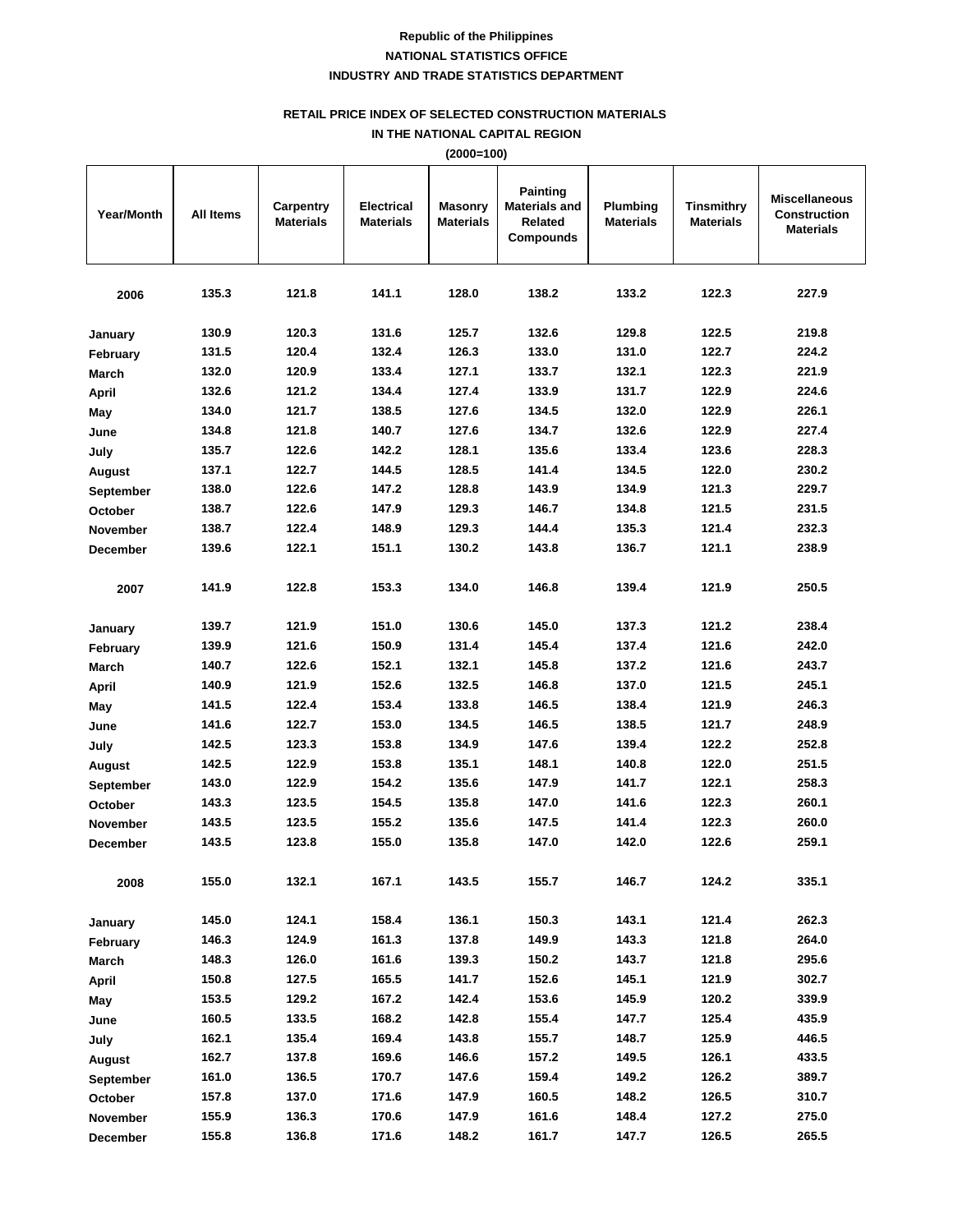## **RETAIL PRICE INDEX OF SELECTED CONSTRUCTION MATERIALS**

**IN THE NATIONAL CAPITAL REGION (2000=100)**

|                   |           |                               |                                       | (2000=100)                  |                                                                 |                              |                                       |                                                                 |
|-------------------|-----------|-------------------------------|---------------------------------------|-----------------------------|-----------------------------------------------------------------|------------------------------|---------------------------------------|-----------------------------------------------------------------|
| <b>Year/Month</b> | All Items | Carpentry<br><b>Materials</b> | <b>Electrical</b><br><b>Materials</b> | <b>Masonry</b><br>Materials | <b>Painting</b><br><b>Materials and</b><br>Related<br>Compounds | Plumbing<br><b>Materials</b> | <b>Tinsmithry</b><br><b>Materials</b> | <b>Miscellaneous</b><br><b>Construction</b><br><b>Materials</b> |
| 2009              | 155.7     | 136.4                         | 172.5                                 | 149.5                       | 162.1                                                           | 149.6                        | 127.4                                 | 253.1                                                           |
| January           | 155.8     | 137.7                         | 170.7                                 | 148.3                       | 161.7                                                           | 147.3                        | 126.0                                 | 267.9                                                           |
| February          | 155.3     | 136.5                         | 170.6                                 | 148.7                       | 161.5                                                           | 149.6                        | 125.6                                 | 262.4                                                           |
| March             | 155.6     | 137.0                         | 171.6                                 | 149.0                       | 161.9                                                           | 147.7                        | 126.4                                 | 258.3                                                           |
| April             | 154.9     | 136.8                         | 170.0                                 | 149.1                       | 161.5                                                           | 148.9                        | 126.3                                 | 253.8                                                           |
| May               | 154.7     | 136.5                         | 169.9                                 | 149.4                       | 162.5                                                           | 147.3                        | 126.5                                 | 249.4                                                           |
| June              | 154.5     | 136.7                         | 169.7                                 | 149.6                       | 161.4                                                           | 147.7                        | 126.3                                 | 247.7                                                           |
| July              | 154.3     | 135.7                         | 170.3                                 | 149.7                       | 160.7                                                           | 148.0                        | 126.6                                 | 246.9                                                           |
| August            | 155.8     | 136.4                         | 173.4                                 | 150.0                       | 162.6                                                           | 151.9                        | 126.7                                 | 247.3                                                           |
| September         | 156.6     | 137.2                         | 174.2                                 | 150.1                       | 162.5                                                           | 152.1                        | 126.8                                 | 253.9                                                           |
| October           | 156.9     | 136.7                         | 175.8                                 | 150.1                       | 162.7                                                           | 151.6                        | 127.1                                 | 253.2                                                           |
| November          | 157.1     | 135.3                         | 176.7                                 | 150.1                       | 163.3                                                           | 151.7                        | 131.8                                 | 248.3                                                           |
| December          | 157.1     | 134.7                         | 177.0                                 | 150.4                       | 163.2                                                           | 151.8                        | 132.3                                 | 247.9                                                           |
| 2010              | 159.8     | 137.3                         | 179.8                                 | 151.8                       | 165.5                                                           | 153.2                        | 133.0                                 | 260.3                                                           |
| January           | 157.8     | 135.6                         | 177.3                                 | 151.0                       | 164.2                                                           | 151.8                        | 132.4                                 | 251.0                                                           |
| February          | 157.8     | 135.6                         | 177.5                                 | 150.7                       | 164.3                                                           | 151.5                        | 132.3                                 | 250.6                                                           |
| <b>March</b>      | 157.8     | 135.4                         | 177.5                                 | 150.5                       | 164.6                                                           | 151.6                        | 132.3                                 | 252.6                                                           |
| April             | 158.8     | 135.1                         | 178.5                                 | 150.9                       | 164.9                                                           | 152.0                        | 131.5                                 | 268.9                                                           |
| May               | 159.5     | 136.9                         | 179.0                                 | 151.5                       | 165.2                                                           | 152.0                        | 131.5                                 | 267.8                                                           |
| June              | 159.8     | 137.2                         | 179.4                                 | 152.4                       | 165.2                                                           | 152.4                        | 131.6                                 | 268.4                                                           |
| July              | 159.6     | 137.1                         | 179.4                                 | 152.7                       | 165.2                                                           | 152.4                        | 131.6                                 | 263.0                                                           |
| August            | 159.8     | 137.3                         | 179.5                                 | 152.8                       | 166.1                                                           | 152.4                        | 131.6                                 | 262.3                                                           |
| <b>September</b>  | 160.6     | 138.1                         | 180.0                                 | 152.6                       | 166.5                                                           | 153.1                        | 134.9                                 | 263.1                                                           |
| October           | 161.9     | 138.7                         | 182.9                                 | 152.5                       | 167.3                                                           | 155.4                        | 135.6                                 | 263.3                                                           |
| <b>November</b>   | 161.9     | 140.5                         | 182.8                                 | 152.2                       | 166.4                                                           | 156.3                        | 135.6                                 | 256.4                                                           |
| December          | 162.4     | 140.4                         | 184.2                                 | 152.2                       | 166.4                                                           | 157.4                        | 135.5                                 | 256.7                                                           |
| 2011              | 166.7     | 145.8                         | 187.9                                 | 152.6                       | 173.3                                                           | 159.3                        | 136.1                                 | 270.6                                                           |
| January           | 163.0     | 140.4                         | 185.1                                 | 152.3                       | 167.5                                                           | 157.5                        | 135.8                                 | 261.3                                                           |
| February          | 164.8     | 142.8                         | 187.7                                 | 152.2                       | 168.9                                                           | 158.2                        | 135.9                                 | 263.6                                                           |
| <b>March</b>      | 165.5     | 145.2                         | 187.4                                 | 152.2                       | 170.1                                                           | 157.3                        | 135.6                                 | 265.6                                                           |
| April             | 166.3     | 145.9                         | 188.3                                 | 151.9                       | 171.4                                                           | 160.2                        | 135.6                                 | 266.3                                                           |
| May               | 166.7     | 147.0                         | 188.5                                 | 150.9                       | 172.7                                                           | 159.7                        | 134.9                                 | 266.8                                                           |
| June              | 166.5     | 146.3                         | 187.9                                 | 151.2                       | 173.4                                                           | 160.0                        | 135.1                                 | 267.2                                                           |
| July              | 166.8     | 146.6                         | 188.2                                 | 150.7                       | 174.5                                                           | 159.8                        | 135.4                                 | 267.6                                                           |
| August            | 166.9     | 147.0                         | 188.1                                 | 151.1                       | 174.7                                                           | 159.2                        | 135.4                                 | 267.4                                                           |
| <b>September</b>  | 168.0     | 146.9                         | 188.0                                 | 154.3                       | 176.2                                                           | 159.5                        | 137.6                                 | 276.5                                                           |
| October           | 168.1     | 146.9                         | 188.0                                 | 154.5                       | 176.2                                                           | 159.5                        | 137.2                                 | 279.2                                                           |
| November          | 168.5     | 147.4                         | 188.4                                 | 154.6                       | 176.9                                                           | 159.8                        | 137.2                                 | 279.6                                                           |
| December          | 169.1     | 147.5                         | 188.8                                 | 155.0                       | 177.1                                                           | 160.8                        | 137.2                                 | 286.6                                                           |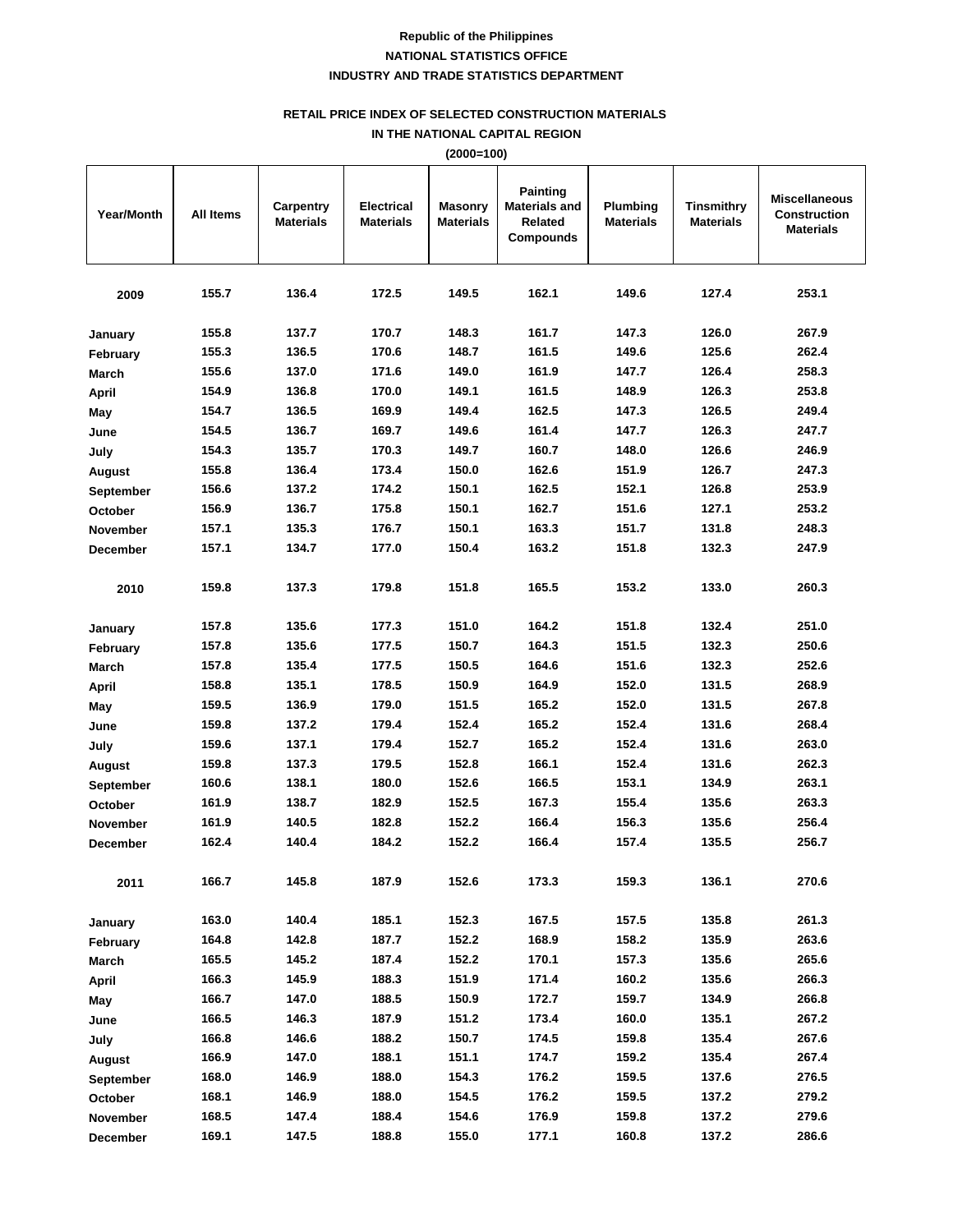## **RETAIL PRICE INDEX OF SELECTED CONSTRUCTION MATERIALS**

**IN THE NATIONAL CAPITAL REGION (2000=100)**

|                   |           |                               |                                       | (ZUUU=1UU)                         |                                                                 |                                     |                         |                                                                 |
|-------------------|-----------|-------------------------------|---------------------------------------|------------------------------------|-----------------------------------------------------------------|-------------------------------------|-------------------------|-----------------------------------------------------------------|
| <b>Year/Month</b> | All Items | Carpentry<br><b>Materials</b> | <b>Electrical</b><br><b>Materials</b> | <b>Masonry</b><br><b>Materials</b> | <b>Painting</b><br><b>Materials and</b><br>Related<br>Compounds | <b>Plumbing</b><br><b>Materials</b> | Tinsmithry<br>Materials | <b>Miscellaneous</b><br><b>Construction</b><br><b>Materials</b> |
| 2012              | 173.2     | 148.7                         | 197.9                                 | 163.6                              | 178.2                                                           | 162.7                               | 133.0                   | 302.3                                                           |
| January           | 168.8     | 147.9                         | 188.2                                 | 152.9                              | 176.3                                                           | 161.5                               | 134.1                   | 294.9                                                           |
| February          | 169.5     | 148.4                         | 189.6                                 | 153.2                              | 176.1                                                           | 161.5                               | 133.6                   | 299.6                                                           |
| March             | 170.6     | 148.6                         | 192.0                                 | 154.1                              | 177.5                                                           | 162.5                               | 132.3                   | 304.5                                                           |
| <b>April</b>      | 171.1     | 149.0                         | 192.5                                 | 154.2                              | 177.8                                                           | 162.5                               | 132.6                   | 308.9                                                           |
| May               | 171.0     | 148.7                         | 192.5                                 | 154.3                              | 177.7                                                           | 162.9                               | 132.2                   | 307.2                                                           |
| June              | 174.3     | 148.8                         | 202.7                                 | 160.9                              | 177.8                                                           | 162.9                               | 132.6                   | 304.5                                                           |
| July              | 175.2     | 148.6                         | 202.9                                 | 171.7                              | 177.7                                                           | 162.9                               | 132.5                   | 304.5                                                           |
| August            | 175.2     | 148.7                         | 202.9                                 | 172.3                              | 177.7                                                           | 162.5                               | 132.7                   | 303.0                                                           |
| September         | 174.9     | 148.8                         | 202.8                                 | 170.8                              | 179.0                                                           | 162.5                               | 132.5                   | 296.8                                                           |
| October           | 175.4     | 148.9                         | 202.3                                 | 172.4                              | 179.8                                                           | 162.7                               | 133.3                   | 301.9                                                           |
| <b>November</b>   | 175.8     | 149.1                         | 202.8                                 | 174.1                              | 180.3                                                           | 163.0                               | 133.5                   | 300.4                                                           |
| <b>December</b>   | 176.0     | 149.1                         | 203.4                                 | 172.1                              | 180.3                                                           | 165.4                               | 134.4                   | 301.1                                                           |
| 2013              | 177.9     | 149.6r                        | 205.7                                 | 179.9                              | 179.5                                                           | 165.1                               | 139.7                   | 298.8                                                           |
| January           | 177.2     | 149.3                         | 204.9                                 | 178.6                              | 180.7                                                           | 164.8                               | 134.8                   | 301.5                                                           |
| February          | 176.6     | 148.9                         | 204.2                                 | 178.8                              | 179.2                                                           | 164.7                               | 134.8                   | 299.9                                                           |
| March             | 177.1     | 149.2                         | 204.4                                 | 177.4                              | 178.9                                                           | 165.1                               | 139.6                   | 298.9                                                           |
| <b>April</b>      | 177.7     | 149.0                         | 205.4                                 | 178.8                              | 180.0                                                           | 165.0                               | 140.6                   | 298.7                                                           |
| May               | 177.9     | 149.3                         | 205.2                                 | 181.8                              | 179.2                                                           | 164.8                               | 139.9                   | 300.3                                                           |
| June              | 178.0     | 149.7                         | 205.6                                 | 181.3                              | 177.9                                                           | 165.2                               | 140.9                   | 299.6                                                           |
| July              | 178.4     | 150.3                         | 205.6                                 | 181.8                              | 178.7                                                           | 165.5                               | 140.4                   | 300.9                                                           |
| August            | 178.3     | 150.4                         | 205.4                                 | 181.9                              | 179.2                                                           | 165.4                               | 140.7                   | 297.9                                                           |
| September         | 178.3     | 149.5                         | 206.2                                 | 181.4                              | 179.1                                                           | 165.0                               | 140.8                   | 300.9                                                           |
| October           | 178.5     | 150.1                         | 207.3                                 | 179.3                              | 180.0                                                           | 165.3                               | 140.9                   | 294.7                                                           |
| <b>November</b>   | 178.5     | 149.8                         | 207.2                                 | 179.2                              | 180.3                                                           | 165.1                               | 141.6                   | 295.5                                                           |
| <b>December</b>   | 178.5     | 150.0                         | 207.1                                 | 178.8                              | 180.2                                                           | 165.0                               | 141.7                   | 296.3                                                           |
| 2014              |           |                               |                                       |                                    |                                                                 |                                     |                         |                                                                 |
| January           | 178.1     | 149.7                         | 205.7                                 | 180.3                              | 179.5                                                           | 164.5                               | 142.8                   | 295.1                                                           |
| February          | 177.8     | 150.3                         | 205.9                                 | 179.0                              | 179.8                                                           | 164.6                               | 142.3                   | 286.7                                                           |
| March             | 179.2     | 150.7                         | 206.7                                 | 185.8                              | 180.3                                                           | 164.2                               | 143.4                   | 291.4                                                           |
| April             | 179.4     | 150.9                         | 208.1                                 | 185.8                              | 180.1                                                           | 164.3                               | 143.3                   | 288.5                                                           |
| May               | 179.9     | 151.1                         | 208.8                                 | 185.9                              | 180.8                                                           | 164.3                               | 144.0                   | 290.9                                                           |
| June              | 180.0     | 151.3                         | 208.5                                 | 185.4                              | 181.1                                                           | 163.6                               | 144.6                   | 292.3                                                           |
| July              | 180.7     | 152.2                         | 208.8                                 | 185.5                              | 184.1                                                           | 163.8                               | 145.2                   | 290.6                                                           |
| August            | 181.0     | 152.9                         | 209.0                                 | 181.1                              | 184.6                                                           | 164.5                               | 145.9                   | 294.5                                                           |
| <b>September</b>  | 180.6     | 153.1                         | 208.6                                 | 181.1                              | 184.1                                                           | 164.4                               | 146.1                   | 289.7                                                           |
| October           | 182.0     | 153.3                         | 208.3                                 | 195.5                              | 184.6                                                           | 164.7                               | 144.9                   | 292.1                                                           |
| November          | 181.1     | 153.2                         | 208.0                                 | 189.7                              | 184.4                                                           | 164.6                               | 145.2                   | 287.6                                                           |
| December          | 181.3     | 154.0                         | 206.4                                 | 192.6                              | 184.6                                                           | 165.3                               | 144.8                   | 289.6                                                           |